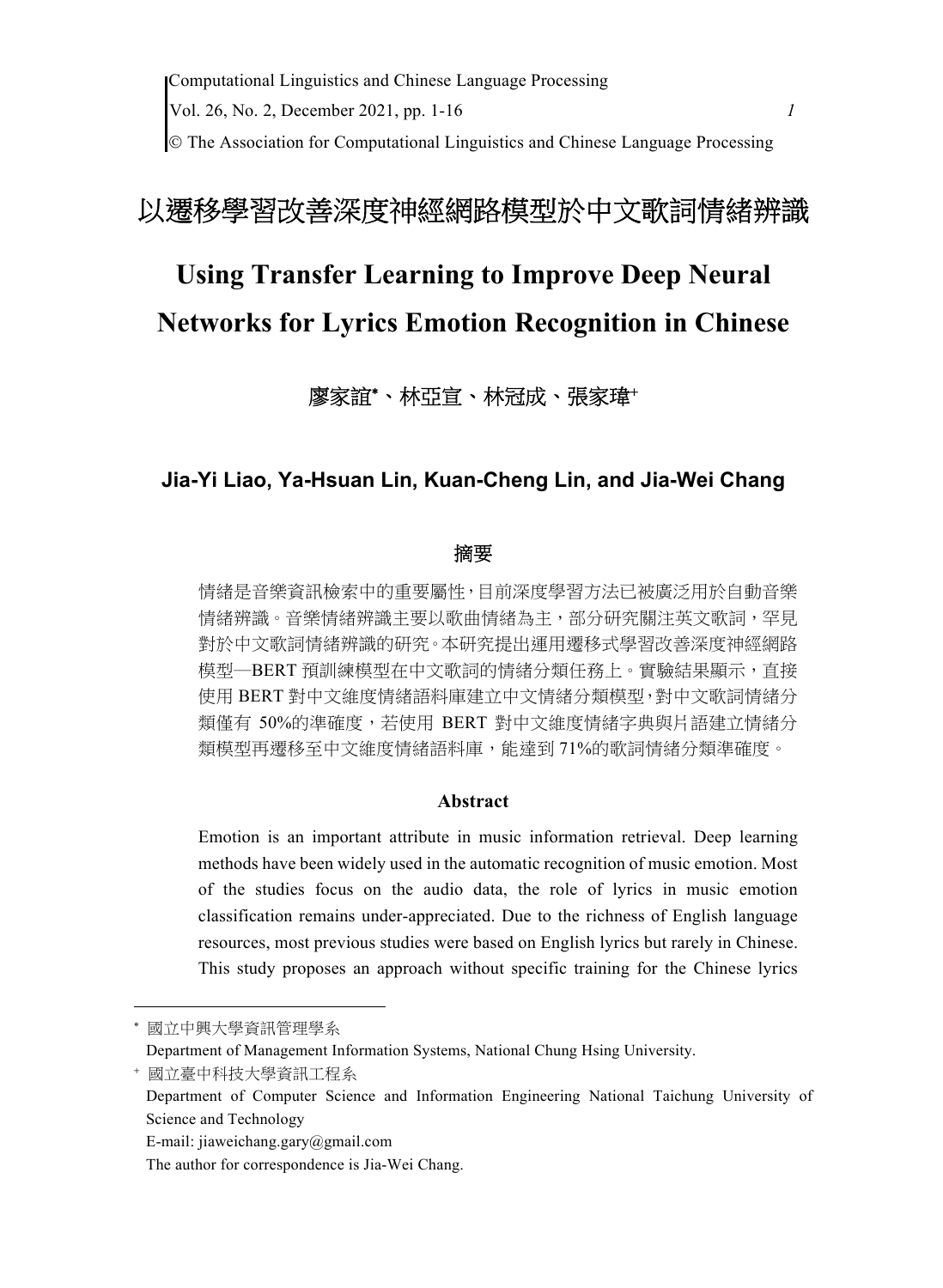emotional classification task: using transfer learning to improve deep neural networks, BERT pre-training model, for the emotion classification in Chinese lyrics. The experimental results show that directly using BERT to build an emotion classification model of CVAT only reach 50% of the classification accuracy. However, using BERT with transfer learning from CVAW, CVAP, to CVAT can achieve 71% classification accuracy.

**關鍵詞:**自然語言處理,音樂情緒辨識,遷移學習,中文歌詞

**Keywords:** Natural Language Processing, Music Emotion Recognition, Transfer learning, Chinese Lyrics.

#### **1.** 緒論 **(Introduction)**

音樂和人類情緒相互影響,在生活中扮演不可或缺的角色。音樂的搜尋通常以歌曲標題、 詞曲作者、演唱者和演奏流派進行檢索,然而,情緒可以作為音樂的一個新且重要的搜 尋屬性。隨著音樂串流平台使用者和歌曲庫的爆炸式增長,傳統的由專家進行情緒標註 已不能滿足實際需求,推薦系統需要更快速的標註方法,自動情緒辨識因此成為重要的 議題。音樂情緒辨識(Music Emotion Recognition) 用於觀察音樂與人類情感之相關性、對 音樂抽取特徵並加以分析找出音樂特徵與人類對於音樂情緒感知的關聯。目前機器學習 和深度學習方法已被廣泛用於辨識音樂的情緒。

支持向量機 (Support Vector Machine, SVM) 和支持向量回歸 (Support Vector Regression, SVR)等機器學習方法(Han *et al*., 2009)。基於歌詞和音訊的歌曲情緒檢測方法 來計算效價(Valence)和喚醒(Arousal)進行音樂之情緒分類(Jamdar *et al*., 2015)。用卷積神 經網路預訓練模型對每 30 秒剪輯的印度古典音樂進行音樂情緒分類(Sarkar *et al*., 2021)。 上述研究大多都集中利用聲學特徵進行音樂情緒辨識並無討論歌詞對於情緒的影響。歌 詞被賦予情緒,在引發人類的情緒以及預測音樂情緒扮演著重要的角色(Hu & Downie, 2010)。雖然旋律和歌詞會同時對聽眾產生影響,但聽眾對於歌詞內容的偏好能進一步反 映聽眾的特徵和傾向(Qiu *et al*., 2019)。Agrawal *et al*. (2021)提出歌詞可視為一連串彼此 相關的句子,需捕捉上下文和長期依賴的關係,並在研究使用 Transformer-based 的模型 進行歌詞情緒辨識,在多個英文歌詞情緒資料集上取得良好的成果,上述的英文歌詞資 料集皆基於 Russell (1980)的 Valence-Arousal 心理學環繞情感模型進行音樂情緒的標註。

本研究提出一中文歌詞情緒分類方法。首先,運用基於 Transformer 語言預訓練模型 對中文維度情緒字典(CVAW)與中文維度情緒片語(CVAP)進行建模,其次將模型遷移至 中文維度情緒語料(CVAT),最後將模型直接用於無標註的歌詞文本進行情緒的自動標註。

本研究其餘章節的組織如下:第二節回顧了心理學維度情緒模型、基於 Transformer 之模型和遷移學習的相關文獻。第三節的方法論說明了本研究所使用的兩個資料集、文 本預處理並解釋本研究提出的架構。第四節為本研究模型訓練和歌詞驗證的結果。第五 節對實驗結果進行相關討論。最後,在第六節總結本研究的成果和未來改進方向。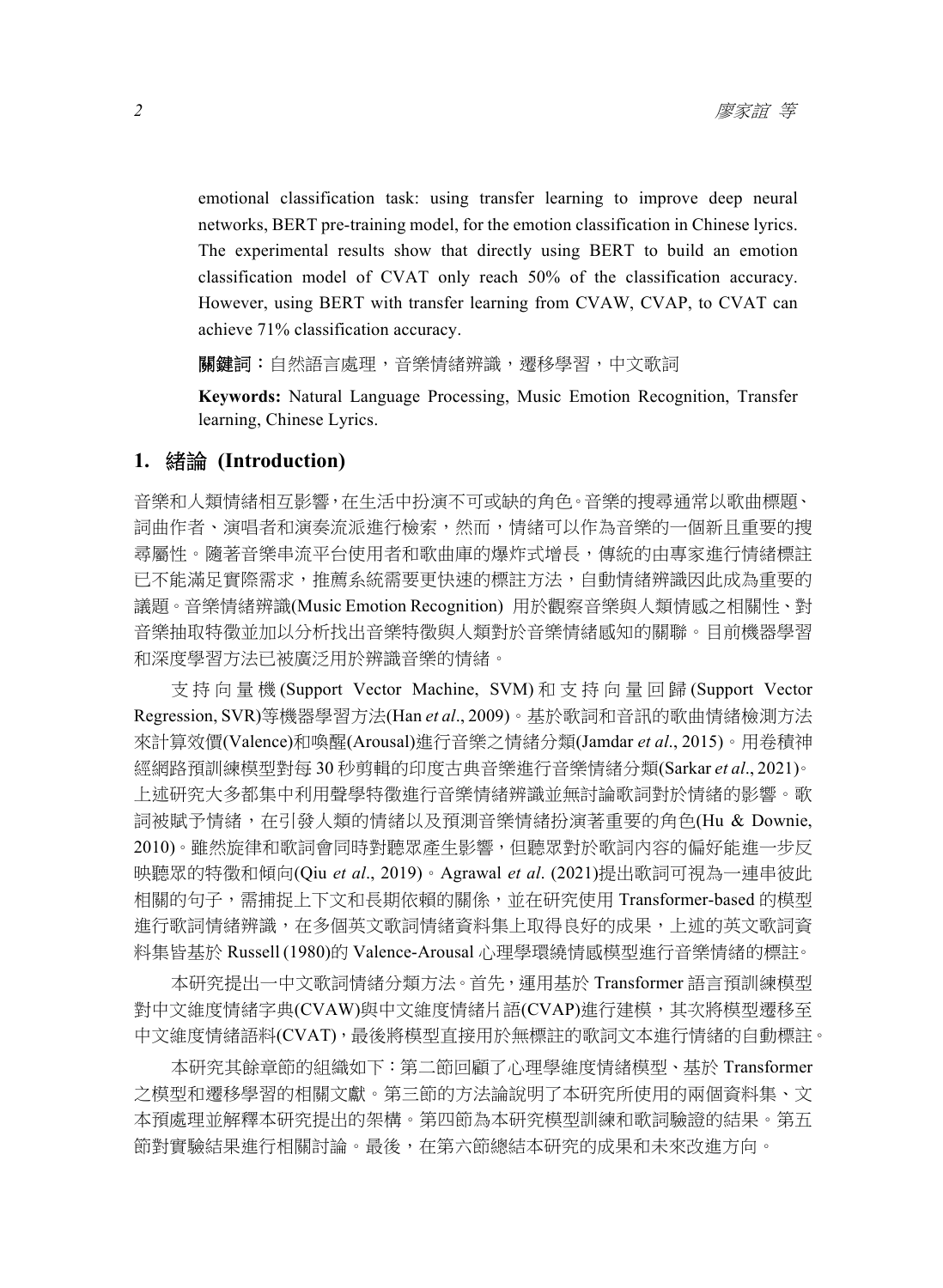## **2.** 文獻回顧 **(Literature Review)**

#### **2.1** 維度情緒模型 **(Dimensional Models of Emotion)**

情緒被視為一個連續體而非離散的形容詞,維度模型比起分類模型有著較低的歧義 (Yang *et al*., 2008)。現有的研究大多採用 Russell (1980) 所提出的心理學環繞模型。Laurier et al. (2009) 的研究中表明, Russell 心理學情緒模型可以用於情緒分析或音樂情緒辨識 任務。該維度模型的兩個維度的連續數值,分別為效價(Valence)和喚醒(Arousal)。效價 (Valence)代表所有情緒體驗所固有的積極或消極,高效價(Valence)的歌曲聽起來更為積 極、快樂,低效價(Valence)的歌曲聽起來較沮喪、憤怒。喚醒(Arousal)代表情緒的激動程 度,歌曲的能量(energy)能對應於喚醒(Arousal)值,代表歌曲強度,能量高的歌曲通常越 快速、響亮和強烈(Kim *et al*., 2011)。



## 圖 *1. Russell* 提出之心理學維度情緒模型  *[Figure 1. The circumplex model of affect (Russell, 1980)]*

如圖 1 所示,情緒由效價(Valence)和喚醒(Arousal)兩個維度表示,情緒平面被分為 四個象限,創建了四個情緒類別空間。在 Çano & Morisio (2017a)的研究中基於 Russell 維 度情緒模型的四個象限將情緒分為四類別(Q1、Q2、Q3、Q4),分別為快樂、憤怒、悲傷 和輕鬆。因此,本研究在歌詞驗證的部分也依此方法將歌詞情緒分為四個象限類別。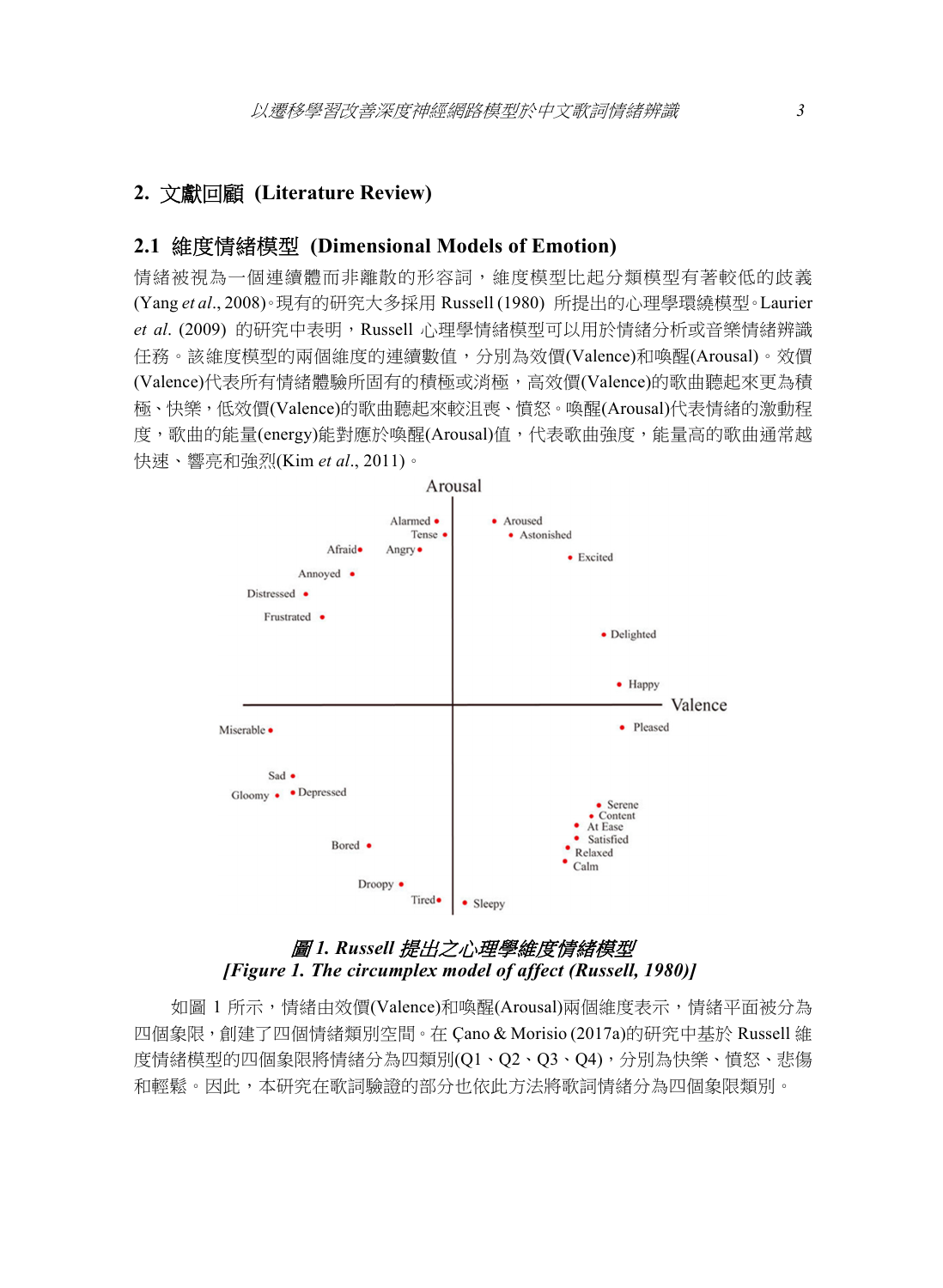## **2.2** 基於**Transformer**之模型 **(Transformer-based Model)**

過去文本情緒分析是使用基於統計的詞袋模型和靜態特徵的詞向量模型將文本轉為向量 特徵(Barry, 2017; Han et al., 2013), 但這些方法會遇到無法解讀多義詞的瓶頸。歌詞被視 為是敘事而非彼此獨立的句子,需要捕捉上下文的依賴關係,在歌詞的音樂情緒分類任 務上,若基於傳統詞典進行效果有限(Hu & Downie, 2010; Hu *et al.*, 2009), Abdillah *et al.* (2020)運用能捕捉時序關係的雙向長短期記憶(Long Short-Term Memory, LSTM)對 MoodyLyrics 資料集(Cano & Morisio, 2017b)進行歌詞的情緒分類, 但遞歸架構難以具備 平行運算的能力。Transformer (Vaswani et al., 2017)則改變過去序列網路的做法,自注意 力機制藉由 Scaled dot-product Attention 讓資料得以平行運算, 考慮詞在不同空間映射 的重要性,允許 BERT (Devlin *et al*., 2018)預訓練模型在多項任務中取得突破,包含實體 辯識、序列或句子對分類、問答等 11 種任務,使得 Transformer-based 的模型架構在自然 語言領域中成為主流。在歌詞情緒辨識的應用上,Agrawal *et al*. (2021)的研究便是使用基 於 Transformer 的語言模型作為情緒分類的基礎架構,在多個英文歌詞情緒資料集上達到 良好的成果,展示 Transformer-based 方法的高效能。

## **2.3** 遷移學習 **(Transfer Learning)**

在某些領域中標籤的標記昂貴,若原始資料中含有標籤的數量太少,容易造成模型過度 擬合。遷移學習常用的兩個技巧:特徵萃取和微調。遷移學習的有效性催生了多種應用, 例如:學習情緒辯識(Hung *et al*., 2019)、時間序列任務(Fawaz *et al*., 2018)、3D 醫學影像 分析(Chen *et al*., 2019)。在自然語言處理領域,也常運用遷移學習的技巧對於預訓練模型 進行模型微調或特徵萃取,Transformer-based 的預訓練模型,證明微調在無註釋語料上 預訓練大規模語言模型的有效性。Hung & Chang (2021)則提到多層遷移學習的有效性, 表明了不管在電腦視覺任務或自然語言處理任務,經遷移學習的結果會優於未經過遷移 的結果,因此,本篇研究提出的模型架構基於語言預訓練模型對文本進行遷移學習。

## **3.** 方法論 **(Methodology)**

## **3.1** 資料集 **(Datasets)**

● 中文維度情緒資料集(Yu *et al.*, 2016; Yu *et al.*, 2017):資料如表 1 所示,包含中文情 緒字典(Chinese Valence-Arousal Words, CVAW)、中文維度情緒片語(Chinese Valence-Arousal Phrases, CVAP)以及中文情緒語料庫(Chinese Valence-Arousal Text, CVAT)三 個。CVAW 包含 5,512 個中文情緒詞;CVAP 中每個片語結合修飾符和來自 CVAW 中的詞,共 2,998 個中文情緒片語;CVAT 則從 720 篇來自 6 種不同類別的網路文 章蒐集而來,共 2,009 個句子。三個資料集的每個詞或句子皆包含效價(Valence)和 喚醒(Arousal)。效價(Valence)的範圍從 1 到 9 其分別代表極端負面和極端正面的情 緒,喚醒(Arousal)的範圍從 1 到 9 其分別代表平靜和激動,效價(Valence)和喚醒 (Arousal)若為 5 則代表沒有特定傾向的中性情緒。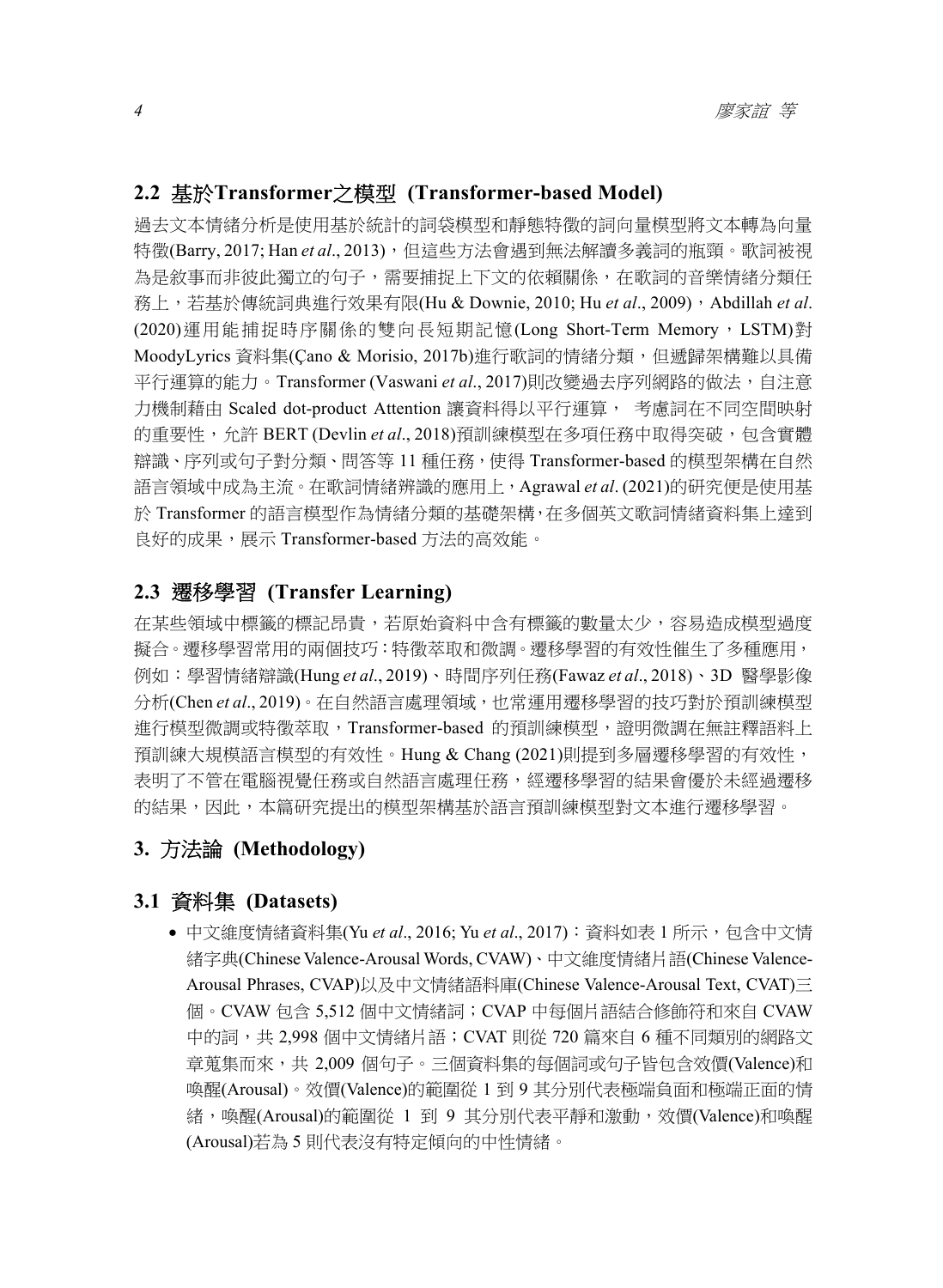歌詞資料集:為本研究自行收集並標籤的資料集。標籤包含象限一(Q1)、象限二(Q2)、 象限三(Q3)及象限四(Q4)。Q1 代表正向激昂共 43 首,Q2 代表負向激昂共 45 首, Q3 代表負向平靜共 43 首,Q4 代表正向平靜共 39 首。V 和 A 分別代表效價(Valence) 和喚醒(Arousal), V 標記 1 代表正向情緒、0 代表負向情緒, A 標記為 1 代表激昂 情緒、0 代表平靜情緒。

## 表 *1.* 中文維度情緒資料集 *[Table 1. The datasets of Chinese valence-arousal]*

| 名稱                      | 總數    | 範例文字              | Valence | Arousal |
|-------------------------|-------|-------------------|---------|---------|
| 中文維度情緒字典<br><b>CVAW</b> | 5,512 | 不爽                | 2.8     | 7.2     |
| 中文維度情緒片語<br><b>CVAP</b> | 2,998 | 非常可愛              | 8       | 7.313   |
| 中文維度情緒語料<br>庫 CVAT      | 2.009 | 這種記錄難免空洞,虛構也顯得薄弱。 | 3       | 3.5     |

## **3.2** 提出之架構 **(Proposed Architecture)**

本研究提出的模型架構如圖 2,透過 BERT 預訓練模型建立 CVAT 中文維度情緒模型, 將此模型直接用於歌詞情緒的標記,驗證在未學習過歌詞文本的情況下模型的成效。本 章總共有三個小節,第一小節說明資料預處理,第二小節介紹模型實作的細節以及實驗 的參數設定,第三小結討論將模型應用於歌詞文本情緒驗證的方法。

#### **3.2.1** 資料預處理 **(Data Preproceessing)**

CVAW、CVAP 和 CVAT 皆採用資料集內的文字、效價(Valence)平均和喚醒(Arousal)平 均。由於 CVAW、CVAP 的文字較短且類似,因此將兩個資料集合併成一個資料集,稱 CVAW+CVAP,以 8 比 2 拆分為訓練集跟測試集。BERT 模型有別於傳統文本的方法, 會將標點符號視為一個特徵值進行訓練,因此 CVAT 文字不進行刪除標點符號的預處理。 歌詞的資料集共 170 首,由三位標註者將每首歌曲的針對效價(Valence)和喚醒(Arousal) 分別標註為正或負,以中性情緒為原點,依照效價(Valence)和喚醒(Arousal)的正跟負分 標記到四個象限。BERT 能夠訓練的最大文本長度為 512,考慮到 CVAP 和 CVAW 的文 字都在 10 字以内,而 CVAT 的文本分佈大多集中在 100 字以内,為了避免產生過於稀 疏向量,最大文本長度設定為 256 而非 512。輸入 BERT 模型前必須在每個序列開頭加 上特殊字元符號[CLS],此特殊字元代表整個輸入序列的向量表示,在序列尾巴則加上特 殊字元符號[SEP]作為文本的結束,每個中文字會對應到 BERT 中文字典的一個索引值稱 為 Token id,為了讓每一則輸入序列的長度保持一致,若文字長度不足則會在文字序列 後端填充特殊字元[PAD],最後轉為向量的序列和目標值轉為張量(Tensor)至 BERT 模型 進行訓練。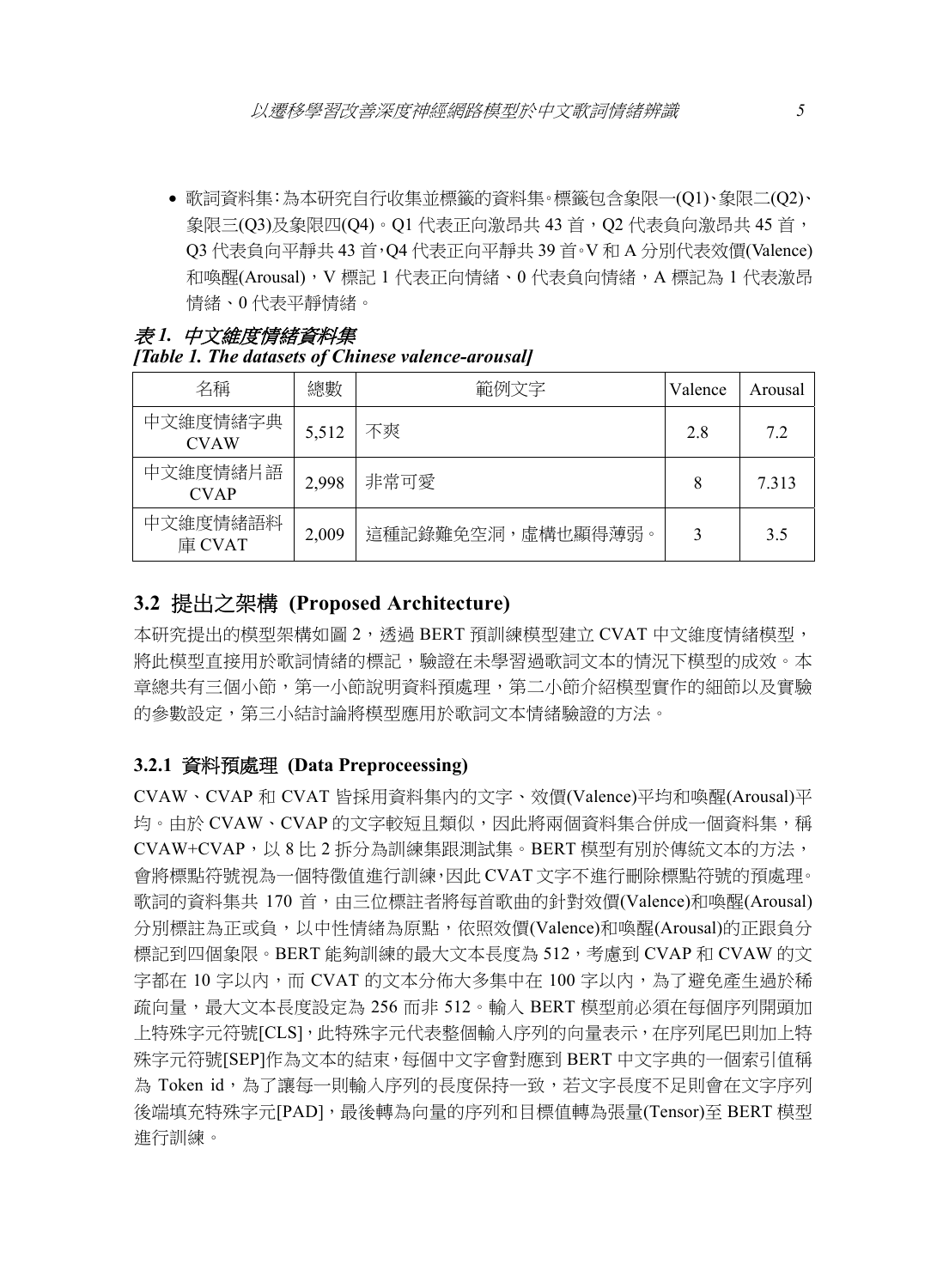#### **3.2.2** 實施細節 **(Implementation Details)**

本研究以知名的深度神經網路模型–BERT(Devlin et al., 2018)為基礎架構,並進一步提 出了多輸出(Multi-output)與單輸出(Single-output)兩種模型訓練架構。如圖 2 所示,多輸 出(Multi-output)架構為一個 BERT 模型共享權重,一次輸出效價(Valence)和喚醒(Arousal) 兩個連續值,單輸出(Single-output)為一個 BERT 模型輸出單一個值(例如 Valence)。由於 是效價(Valence)、喚醒(Arousal)的數值預測,因此模型訓練時的損失函數選擇使用均方 誤差(Mean square error, MSE)。兩種模型架構都實驗兩種方法:(a)使用從 CVAW+CVAP 遷移至 CVAT 資料集的遷移學習方法。(b)從零訓練 CVAT 未遷移的方法。最後進行兩種 方法的比較。本研究基於微調方法進行實驗,微調方法的優點在於模型的許多參數不需 要重新學習,即使只有少量訓練樣本也能達到良好的效果。在模型微調方面,在 BERT 預訓練模型加上一層 Dropout 和一層線性分類層,優化器為 Adam,學習速率本研究嘗試 多種學習速率進行實驗,微調模型適合較小的學習速率避免預訓練的權重被修改破壞, 也在實驗中發現,若學習速率不夠小會導致損失(loss)無法降低,最後選擇了 1e-05、1e-06 和 5e-05 三個超參數進行近一步實驗及比較,每次訓練最大 Epoch 設定為 100,加入 Early Stopping 的機制,將耐心(Patience)設至為 10。



圖 *2.* 本研究提出之模型架構:包含兩種架構分別為單輸出與多輸出  *[Figure 2. Training architecture of multi-output and single-output models]*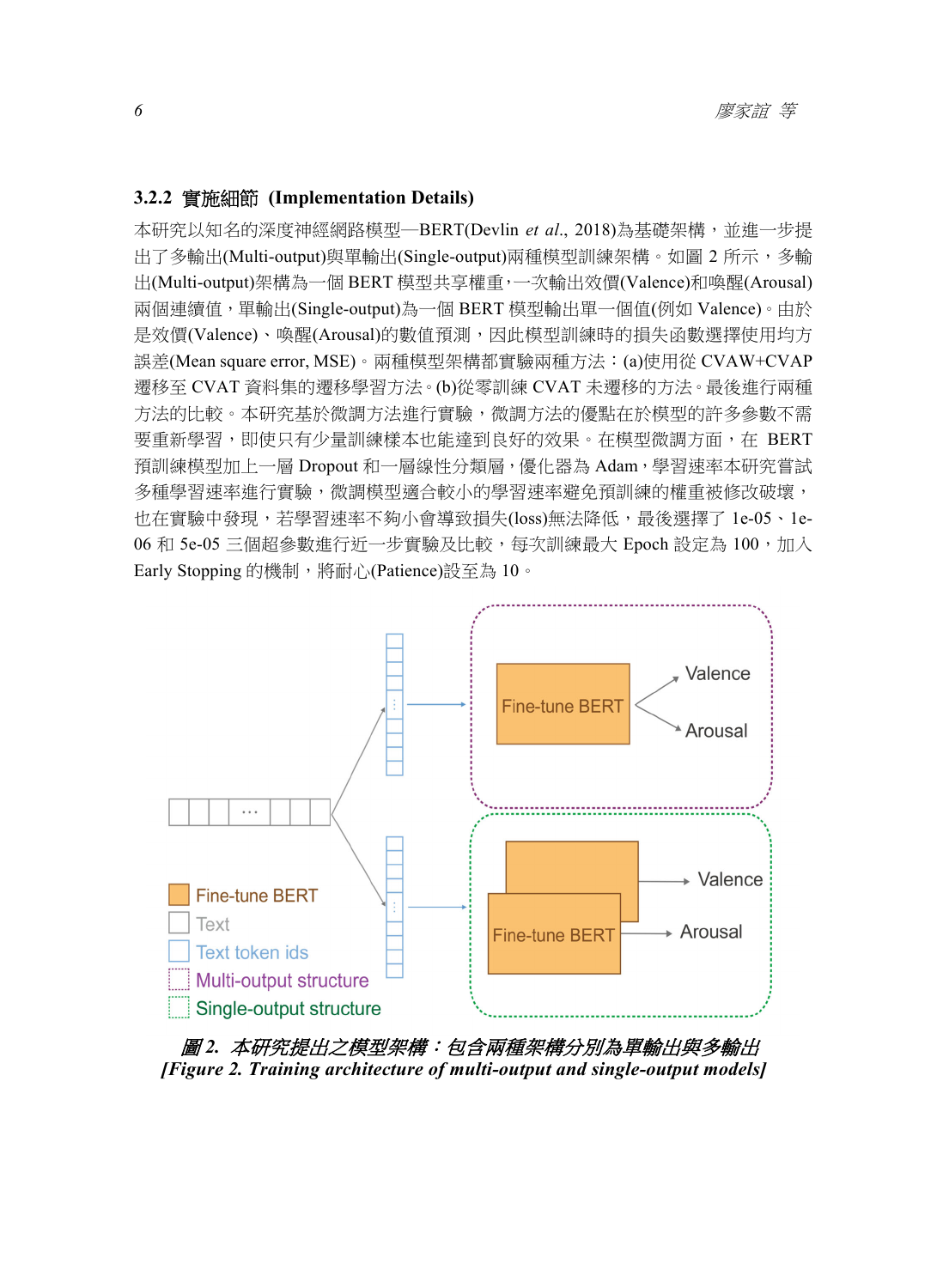#### **3.2.3** 歌詞情緒之分類 **(Lyrics Emotion Classification)**

此階段的目的在於驗證本研究提出的方法能在未學習過歌詞文本的情況下,能對於歌詞 文本進行情緒的標註。首先,將歌詞文本進行與第一小節同樣的預處理後送入模型進行 預測,輸出效價(Valence)和喚醒(Arousal),其範圍為 0 到 9。本研究依照原資料集的敘述 (Yu *et al.*, 2016; Yu *et al.*, 2017),效價(Valence)和喚醒(Arousal)都以中性值 5 為閾值,因 此,若預測出的效價(Valence)數值大於 5 表示模型預測該歌詞為正向情緒並標記為 1、 效價(Valence)數值小於 5 則表示模型預測該歌詞為負向情緒並標記為 0,若預測喚醒 (Arousal)數值大於 5 則表示模型預測該歌詞為激動情緒並標記為 1、喚醒(Arousal)值小於 5 表示模型預測該歌詞為平靜情緒並標記為 0。我們將效價(Valence)和喚醒(Arousal)標記 之後的結果轉為四個象限 Q1、Q2、Q3 和 Q4 的情緒分類之結果,最後驗證其分類效果。

#### **4.** 實驗結果 **(Experimental Result)**

本章節將實驗結果分為兩個階段,第一階段是中文情緒的模型訓練結果,第二階段是驗 證模型預測歌詞情緒的成效,每個段落包含在不同的模型架構和不同訓練方式的實驗結 果。

## **4.1** 中文情緒模型 **(Chinese Emotion Model)**

訓練模型的資料集切分皆以 8 比 2 進行,CVAP+CVAW 的訓練集和測試集分別為 6808 筆和 1702 筆。在多輸出(Multi-output)與單輸出(Single-output)架構的訓練結果,如表 2 所 示,多輸出架構模型的均方誤差為 0.59126,單輸出模型的效價(Valence)和喚醒(Arousal) 的均方誤差(MSE)分別為 0.3788 和 0.77339,兩個模型架構最佳的學習速率皆為 1e-05。

## 表 *2.* 在 *CVAW + CVAP* 資料集上之結果:包含多輸出*(Multi-output)* 與單輸出 *(Single-output)* 兩種架構之結果

| 架構名稱                   | 輸出      | 學習速率 (Lr) | 損失 (loss) | Epoch          |
|------------------------|---------|-----------|-----------|----------------|
|                        |         | $1e-5$    | 0.59126   | 14             |
| 多輸出架構<br>Multi-output  |         | $1e-6$    | 0.65283   | 32             |
|                        |         | $5e-5$    | 0.69301   | 17             |
|                        |         | $1e-5$    | 0.3788    | 24             |
| 單輸出架構<br>Single-output | Valence | $1e-6$    | 0.39498   | 35             |
|                        |         | $5e-5$    | 0.51918   | $\overline{4}$ |
|                        |         | $1e-5$    | 0.77339   | 12             |
|                        | Arousal | $1e-6$    | 0.92874   | 19             |
|                        |         | $5e-5$    | 1.8867    | 12             |

*[Table 2. Results on multi-output and single-output models]*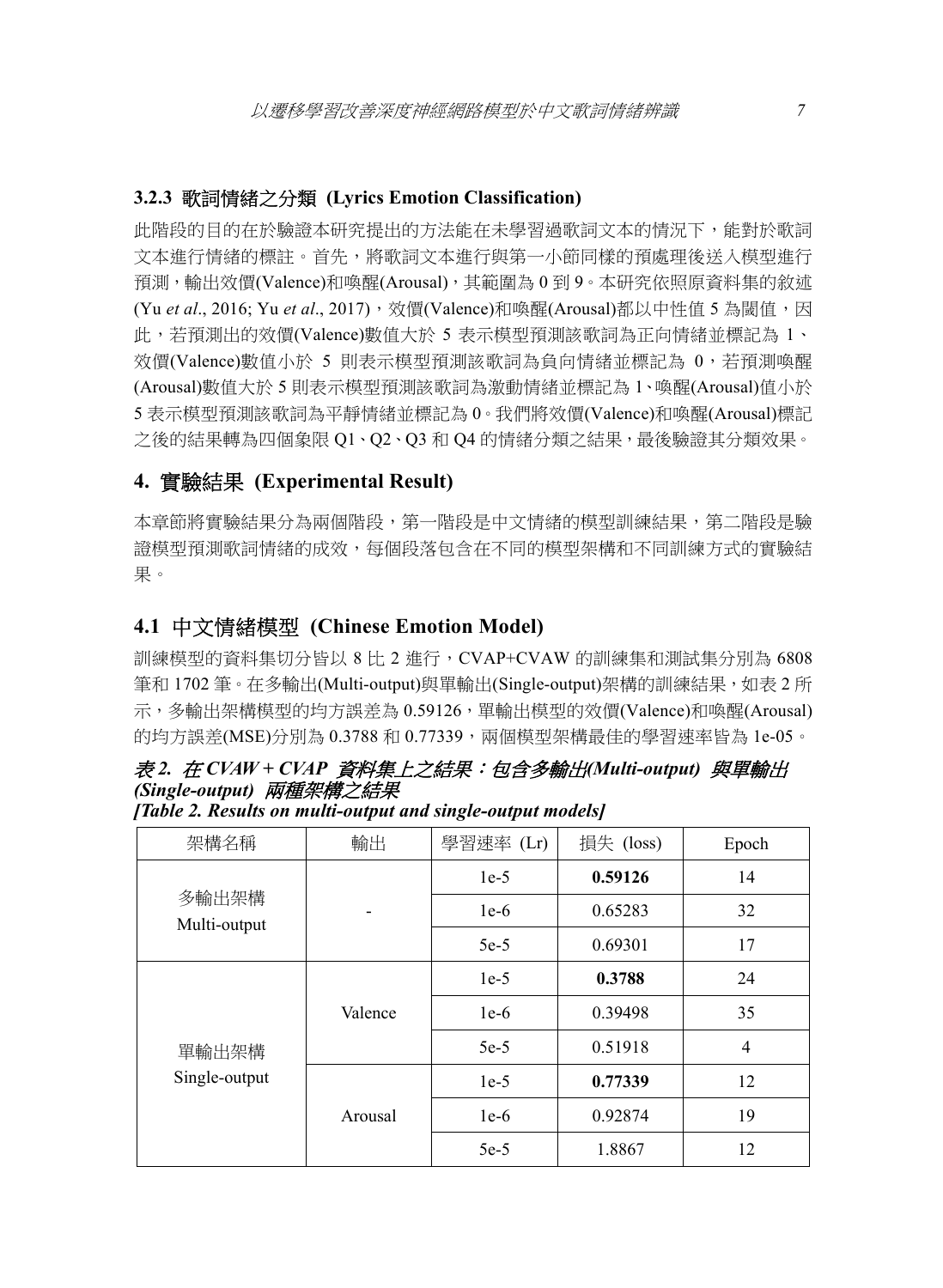如表 3 所示在多輸出架構底下,從零訓練 CVAT 資料集(Training From Scratch)和從 CVAP+CVAW 資料集模型遷移至 CVAT 資料集(Transfer Learning)的結果來看,兩者同 樣都在學習速率皆為 1e-05 的訓練效果最佳,經過遷移的均方誤差為 0.65696 優於未經 遷移的 0.72025。經過遷移的模型結果比未經遷移效果好,在不同學習速率下,經遷移的 CVAT 在不同的學習速率下都優於未經遷移的結果,有經過遷移學習的 CVAT 收斂速度 也比未經遷移學習的快。表 4 為在單輸出架構底下,從零訓練 CVAT 資料集(Training From Scratch)和從 CVAP+CVAW 資料集模型遷移至 CVAT 資料集(Transfer Learning)的 結果,單輸出(Single-output)架構是將效價(Valence)和喚醒(Arousal)作為獨立的兩個輸出, 首先比較效價(Valence)輸出的結果,未經遷移(Training From Scratch)的均方誤差(MSE)為 0.50338,而經遷移學習(Transfer Learning)的均方誤差(MSE)為 0.46624,顯示經遷移學習 的 CVAT 其結果優於未經遷移的結果。經遷移學習的最佳學習速率為 1e-06,未經遷移 的最佳學習速率為 1e-5,就算同樣都在 1e-5 的學習速率底下,經遷移學習的均方誤差 0.47898 依然是優於未經遷移的均方誤差 0.50338。比較輸出為喚醒(Arousal)的結果,經 遷移學習的 CVAT 其均方誤差為 0.84259 優於未經遷移的 0.87107,兩者同樣都在學習速 率為 1e-05 的時候得到最佳結果。

表 *3.* 多輸出架構*(Multi-output)*經遷移學習與未經遷移學習在 *CVAP* 資料集之結 果 *[Table 3. CVAP results on the multi-output model with/without transfer learning]* 

| 方法                       | 學習速率 (Lr)                                              | 損失 (loss) | Epoch |
|--------------------------|--------------------------------------------------------|-----------|-------|
|                          | $1e-5$                                                 | 0.72025   | 10    |
|                          | $1e-6$                                                 | 0.73979   | 58    |
|                          | 從0訓練 CVAT<br>From Scratch<br>$5e-5$<br>$1e-5$<br>經遷移學習 | 0.80925   | 10    |
|                          |                                                        | 0.65696   | 3     |
| <b>Transfer Learning</b> | $1e-6$                                                 | 0.67836   | 22    |
|                          | $5e-5$                                                 | 0.70594   |       |
|                          |                                                        |           |       |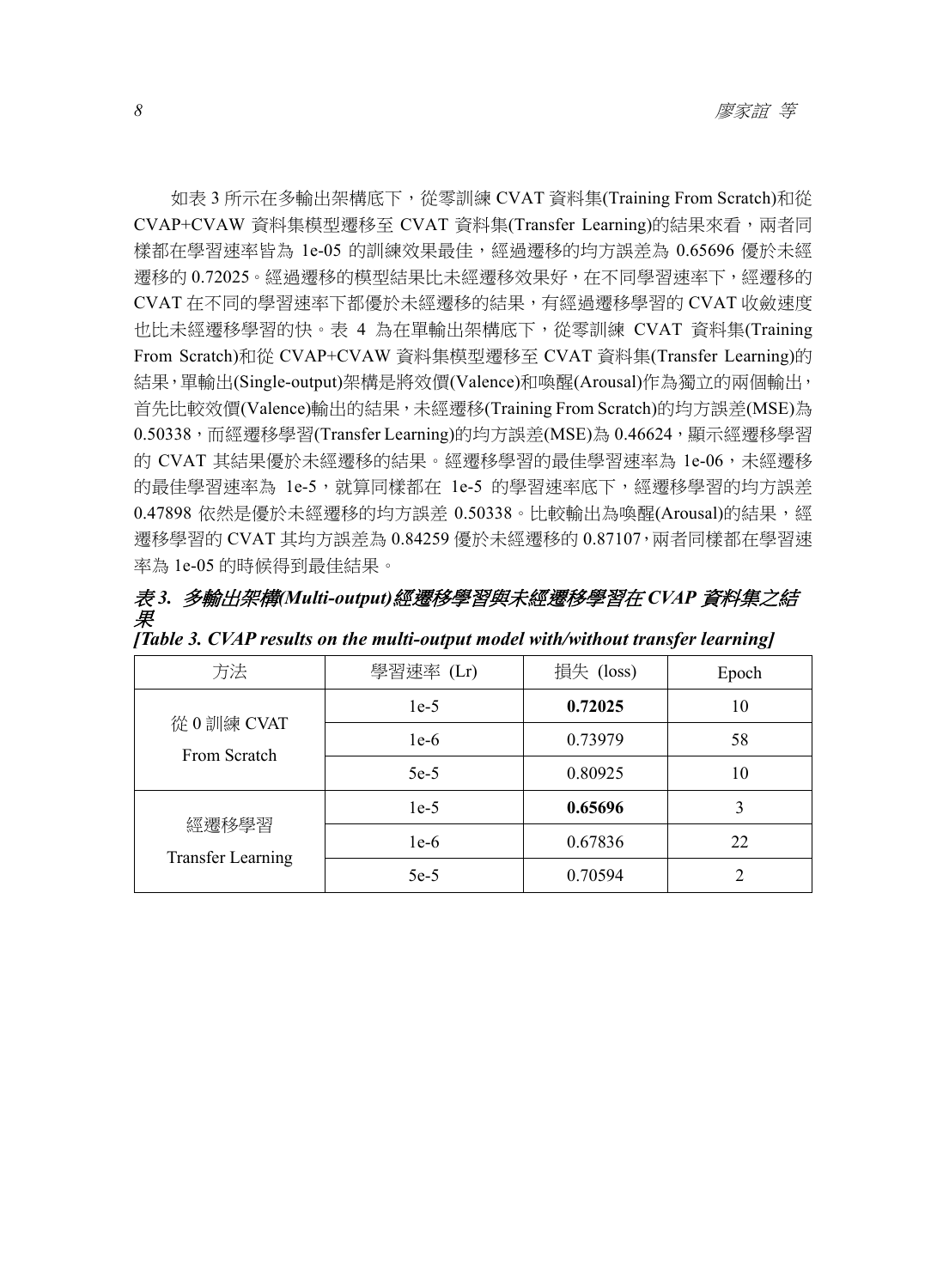表 *4.* 單輸出架構*(Single-output)*經遷移學習與未經遷移學習在 *CVAP* 資料集之結 果 *[Table 4. CVAP results on the single-output model with/without transfer learning]* 

| 方法                                | 輸出      | 學習速率 (Lr) | 損失 (loss) | Epoch          |
|-----------------------------------|---------|-----------|-----------|----------------|
|                                   |         | $1e-5$    | 0.50338   | 12             |
|                                   | Valence | $1e-6$    | 0.51199   | 44             |
| 從0訓練 CVAT                         |         | $5e-5$    | 0.55236   | 6              |
| From Scratch                      |         | $1e-5$    | 0.87107   | 5              |
|                                   | Arousal | $1e-6$    | 0.93317   | 28             |
|                                   |         | $5e-5$    | 0.9303    | 10             |
| 經遷移學習<br><b>Transfer Learning</b> | Valence | $1e-5$    | 0.47898   | $\overline{4}$ |
|                                   |         | $1e-6$    | 0.46624   | 15             |
|                                   |         | $5e-5$    | 0.53422   | 5              |
|                                   |         | $1e-5$    | 0.84259   | 1              |
|                                   | Arousal | $1e-6$    | 0.88142   | 7              |
|                                   |         | $5e-5$    | 0.93479   | 11             |

## **4.2** 中文歌詞情緒模型之驗證 **(Verification of Chinese Lyrics Emotion Model)**

此段落討論前述的中文情緒模型應用於中文歌詞分類之結果,第一小節描述中文歌詞的 分類結果,第二小節更進一步說明 Valence-Arousal 平面的分類結果。中文歌詞的情緒分 類是將模型輸出的效價(Valence)和喚醒(Arousal)基於中性值 5 作為閾值,轉換為座標平 面上的四個象限類別(Q1、Q2、Q3、Q4)。歌詞情緒分類結果如表 8 所示,包含歌名、歌 詞、模型預測的 Valence 數值和 Arousal 數值、預測的標籤和真實標籤。

#### **4.2.1** 中文歌詞情緒分類之結果 **(Chinese Lyrics Emotion Classification Results)**

經遷移學習 CVAT 模型與未經遷移學習 CVAT 模型的歌詞情緒分類的混淆矩陣的結果, 如表 5 所示,在經遷移學習的 CVAT 分類,Q1 有 26%容易被錯分成 Q2,19%會被錯分 成 Q4,僅有 2.3%會被分成 Q3,也就是在 Q1 的情緒類別中,效價(Valence)和喚醒(Arousal) 都有被分類錯的可能,效價(Valence)和喚醒(Arousal)同時被錯分的機率僅 2.3%。Q4 有 56% 被錯分為 Q3,被分成 Q2 的可能為 5%, 僅有 2.5%會被分成 Q1, 也就是在 Q4 的 情緒類別中,僅效價(Valence)容易被分類錯誤。Q2 的情緒幾乎都能夠準確辨識,僅有 2% 會被錯分成 Q3,只有 2%會因為喚醒(Arousal)被錯誤分類。Q3 有 16%會被錯分成 Q2, 其餘的都能被正確分類,也就是在 Q3 的情緒只有 16%會因為喚醒(Arousal)被錯誤分類。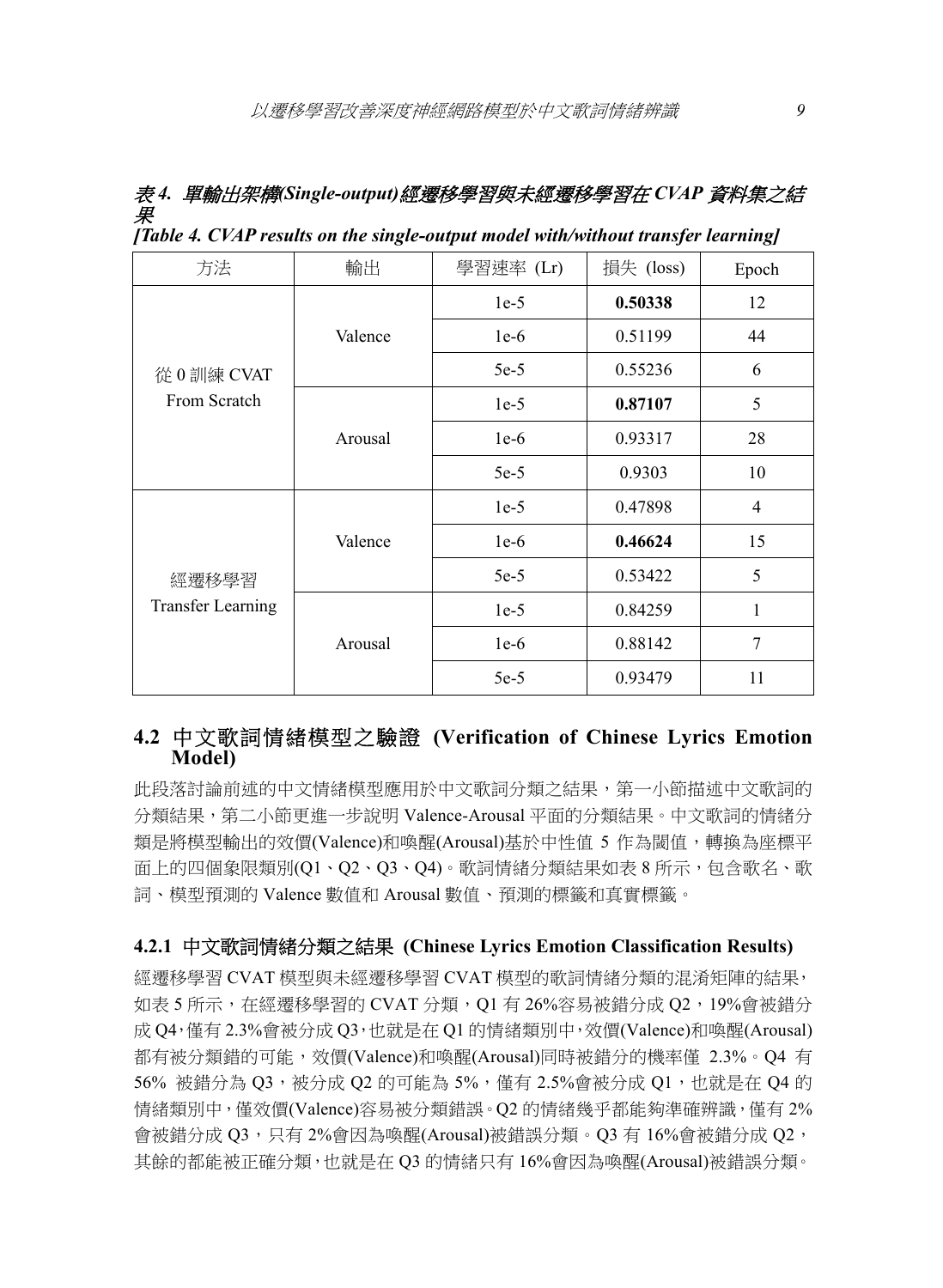未經遷移的 CVAT 分類結果中, Q1 有 14%被錯分成 Q2, 25.6%被錯分成 Q3, 35%被錯 分成 Q4,Q2 只有 62%分類正確,其餘 37%皆被錯分成 Q3,Q3 有 14%被錯分成 Q2,其 餘分類正確,Q4 有 7.7%被錯分成 Q2,69%容易被錯分成 Q3 ,只有 29%分類正確。

經遷移學習 CVAT 模型與未經遷移學習 CVAT 模型的歌詞情緒分類結果,如表 6 所 示,經遷移學習的 CVAT 模型在歌詞情緒分類的準確度為 0.71,標籤 Q1 和 Q4 的 F1score 較低,分別為 0.69 和 0.51, 而 Q2 和 Q3 的 F1-score 較高,分別為 0.83 和 0.72。未 經遷移學習的 CVAT 模型在歌詞情緒分類的準確度為 0.50,同樣是標籤 Q1 和 Q4 的 F1 score 較低,分別為 0.41 和 0.29,而 Q2 和 Q3 的 F1-score 較高,分別為 0.64 和 0.55。比 較經遷移學習的模型與未經遷移學習的模型,經遷移學習的模型中每一個情緒標籤的分 類結果都優於未經遷移學習的模型,可得知到在訓練階段 CVAT 模型學習效果較佳的模 型,應用在歌詞的情緒分類也能得到較佳的結果,表示經遷移學習的模型在 CVAW+CVAP 資料集中所學習到的中文情緒特徵,有助於提升模型在歌詞文本的情緒辨 識能力。

| Prediction by CVAT: Transfer Learning |                |              |                                           |                |          |
|---------------------------------------|----------------|--------------|-------------------------------------------|----------------|----------|
|                                       |                | Q1           | Q2                                        | Q <sub>3</sub> | Q4       |
|                                       | Q1             | 23           | 8                                         | 1              | 11       |
| True                                  | Q2             | $\theta$     | 44                                        | 1              | $\theta$ |
|                                       | Q <sub>3</sub> | $\mathbf{0}$ | 7                                         | 36             | $\theta$ |
|                                       | Q4             |              | $\overline{2}$                            | 19             | 17       |
|                                       |                |              | Prediction by CVAT: Training from Scratch |                |          |
|                                       |                | Q1           | Q2                                        | Q <sub>3</sub> | Q4       |
|                                       | Q1             | 11           | 6                                         | 11             | 15       |
| True                                  | Q2             | $\Omega$     | 28                                        | 17             | $\theta$ |
|                                       | Q <sub>3</sub> | $\theta$     | 6                                         | 37             | $\theta$ |
|                                       | Q <sub>4</sub> | $\theta$     | 3                                         | 27             | 9        |

| 表 5. 歌詞情緒分類之混肴矩陣:經遷移學習與未經遷移學習                                                      |  |
|------------------------------------------------------------------------------------|--|
| [Table 5. Results on the model with/without transfer learning by confusion matrix] |  |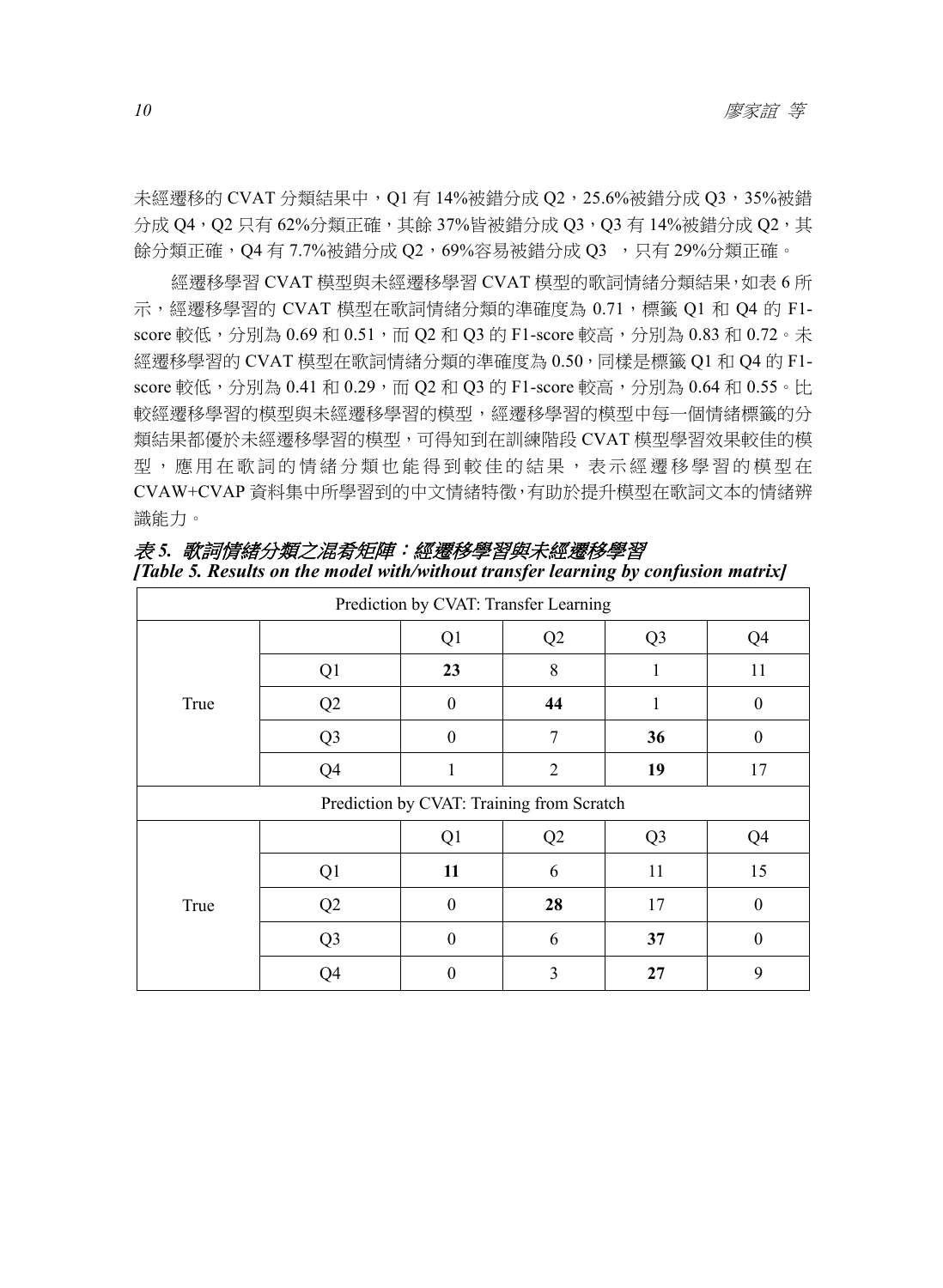| <b>CVAT</b> : Transfer Learning |           |                                    |          |  |
|---------------------------------|-----------|------------------------------------|----------|--|
| Label                           | Precision | Recall                             | F1-score |  |
| Q <sub>1</sub>                  | 0.96      | 0.53                               | 0.69     |  |
| Q2                              | 0.72      | 0.98                               | 0.83     |  |
| Q <sub>3</sub>                  | 0.64      | 0.84                               | 0.72     |  |
| Q4                              | 0.61      | 0.44                               | 0.51     |  |
| Accuracy                        | 0.71      |                                    |          |  |
|                                 |           | <b>CVAT: Training From Scratch</b> |          |  |
| Label                           | Precision | Recall                             | F1-score |  |
| Q <sub>1</sub>                  | 1.00      | 0.26                               | 0.41     |  |
| Q2                              | 0.65      | 0.62                               | 0.64     |  |
| Q <sub>3</sub>                  | 0.40      | 0.86                               | 0.55     |  |
| Q4                              | 0.38      | 0.23                               | 0.29     |  |
| Accuracy                        | 0.50      |                                    |          |  |

|  | 表 6. 歌詞分類結果之分數:經遷移學習與未經遷移學習                                    |  |
|--|----------------------------------------------------------------|--|
|  | [Table 6. Results on the model with/without transfer learning] |  |

#### **4.2.2 Valence-Arousal** 分類之結果 **(Valence-Arousal Plane Classification Result)**

此小節將說明效價(Valence)和喚醒(Arousal)的預測結果。經遷移學習的 CVAT 模型在 Valence-Arousal 平面之分類結果,如表 7 所示效價(Valence)和喚醒(Arousal)的分類準確 率都為 0.76。在效價(Valence)的負向情緒中,Recall 為 1,表示 80 首負向情緒的歌詞都 被正確分類,Precision 為 0.67,表示被預測為負向的歌詞總共有 120 首,有 80 首被正確 分為負向情緒,但有 40 首標籤應為正向情緒的歌詞被錯誤分類為負向情緒。效價(Valence) 的正向情緒中,Recall 為 0.56,表示有 50 首正向情緒的歌詞被正確分類,但有 40 首正 向情緒的樣本被分類為負向情緒,Precision 為 1,表示被預測為正向情緒的歌詞總共有 50 首, 而 50 首皆被正確分類。在喚醒(Arousal)的激動情緒中, Recall 為 0.71, 表示總共 有 105 首歌詞應被分類為激動情緒,有 75 首被正確分類、30 首應該被分類為激動情緒 的歌詞被錯誤分類為平靜情緒,Precision 為 0.88,丟示被預測為激動情緒的歌詞總共有 85 首,其中,有 75 首歌詞被正確分類為激動情緒,但有 10 首被錯誤分類為激動情緒。 在喚醒(Arousal)的平靜情緒中,Recall 為 0.85,表示共有 65 首歌詞應被分類為平靜情緒, 有 55 首被正確分類,有 10 首應被分成平靜情緒的歌詞被錯誤分類為激動情緒,Precision 為 0.65,表示被預測為平靜情緒的歌詞總共有 85 首,55 首歌詞被正確預測為平靜情緒, 但有 30 首被錯誤分類為平靜情緒。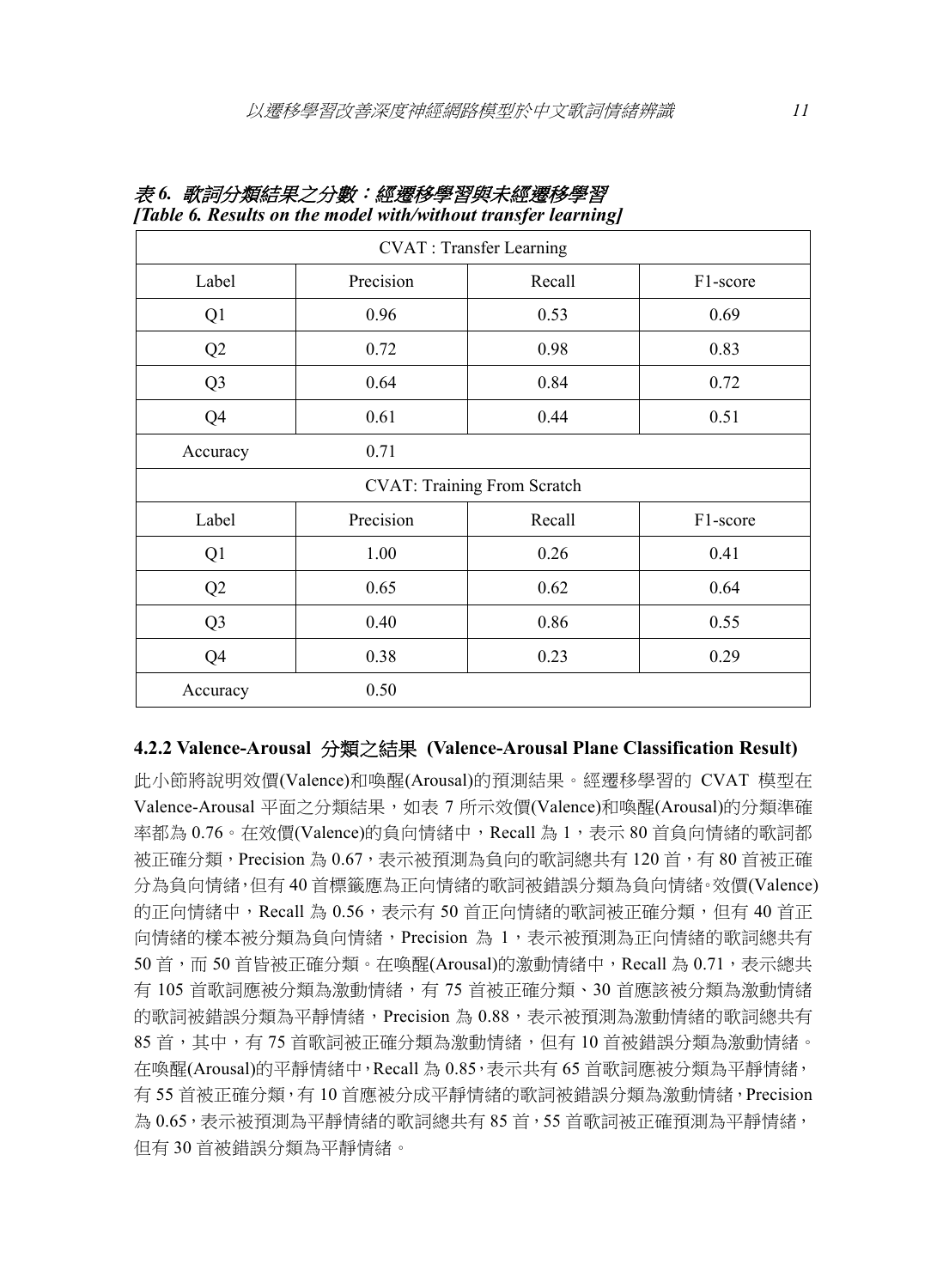| Valence  |           |         |                       |  |
|----------|-----------|---------|-----------------------|--|
| Label    | Precision | Recall  | F <sub>1</sub> -score |  |
| $1 (+)$  | 1.00      | 0.56    | 0.71                  |  |
| $0(-)$   | 0.67      | 1.00    | 0.80                  |  |
| Accuracy | 0.76      |         |                       |  |
|          |           | Arousal |                       |  |
| Label    | Precision | Recall  | F1-score              |  |
| $1 (+)$  | 0.88      | 0.71    | 0.79                  |  |
| $0(-)$   | 0.65      | 0.85    | 0.73                  |  |
| Accuracy | 0.76      |         |                       |  |

表 *7.* 經遷移學習 *CVAT* 模型之 *Valence-Arousal* 平面分類之結果 *[Table 7. Classification results on the four categories of valence-arousal]* 

## **5.** 討論 **(Discussion)**

從單輸出模型架構的結果發現喚醒(Arousal)的特徵較難學習,該結果在多個研究中都有 提到(Malheiro *et al.*, 2016; Yu *et al.*, 2016; Cano & Morisio, 2017b),發現在無論中文或者 英文的資料上,文字的喚醒(Arousal)維度較難以區分,推測激動程度或強度在文字上較 難以顯示出來。不論在多輸出還是單輸出的模型架構底下,經過遷移的結果都優於未經 遷移的結果且能提高模型的收斂速度,證明在 CVAW 和 CVAP 兩個資料集所學習到的 特徵,有助於模型對 CVAT 中文維度情緒語料庫的學習。在驗證模型能否應用於歌詞文 本的實驗結果中觀察到,CVAT 訓練結果較佳的遷移模型,應用於歌詞文本分類使其結 果也會較佳,優於未遷移的 CVAT 模型,顯示經遷移學習學到的特徵是有助歌詞文本的 情緒辨識成果,並且在未學習過歌詞文本的狀況下達到71%的準確率。

另外,我們推測分類錯誤的原因是歌詞中的情緒在不同段落中可能帶有不同情緒, 因此,較難以分類為單一情緒類別。以表 8 中,其真實標籤(Label)為正向激動(Q1)但模 型預測(Predict)為負向激動(Q2)的「美好」這首歌曲進行每個段落的歌詞情緒分析,結果 如表 9 所示,若只看段落一的句子中「你哭著說再見」、「揮手和你道別」會解讀出字 句裡包含負面情緒,模型如期預測為負向情緒,相反的在段落六的句子中,「你是全世 界的美好」、「你有最美麗的微笑」、「比你更重要就是和你 一起變老」,句子間流露 出滿足、幸福等正向的情緒,模型如期預測為正向情緒。在段落三與段落五當中,兩段 歌詞的標籤都是正向激昂的(Q1),兩段歌詞差別只在於最後一句的不同,分別是「我不 知道也永遠不要知道」和「我不知道也不用知道」,比較兩句話對於模型預測喚醒(Arousal) 程度的影響,可以看出段落三的激動情緒為 5.40,略高於段落五的 5.371,我們推測第三 段的歌詞,其關鍵字眼「永遠」提高整句話的激昂程度。在段落二與段落四當也能看到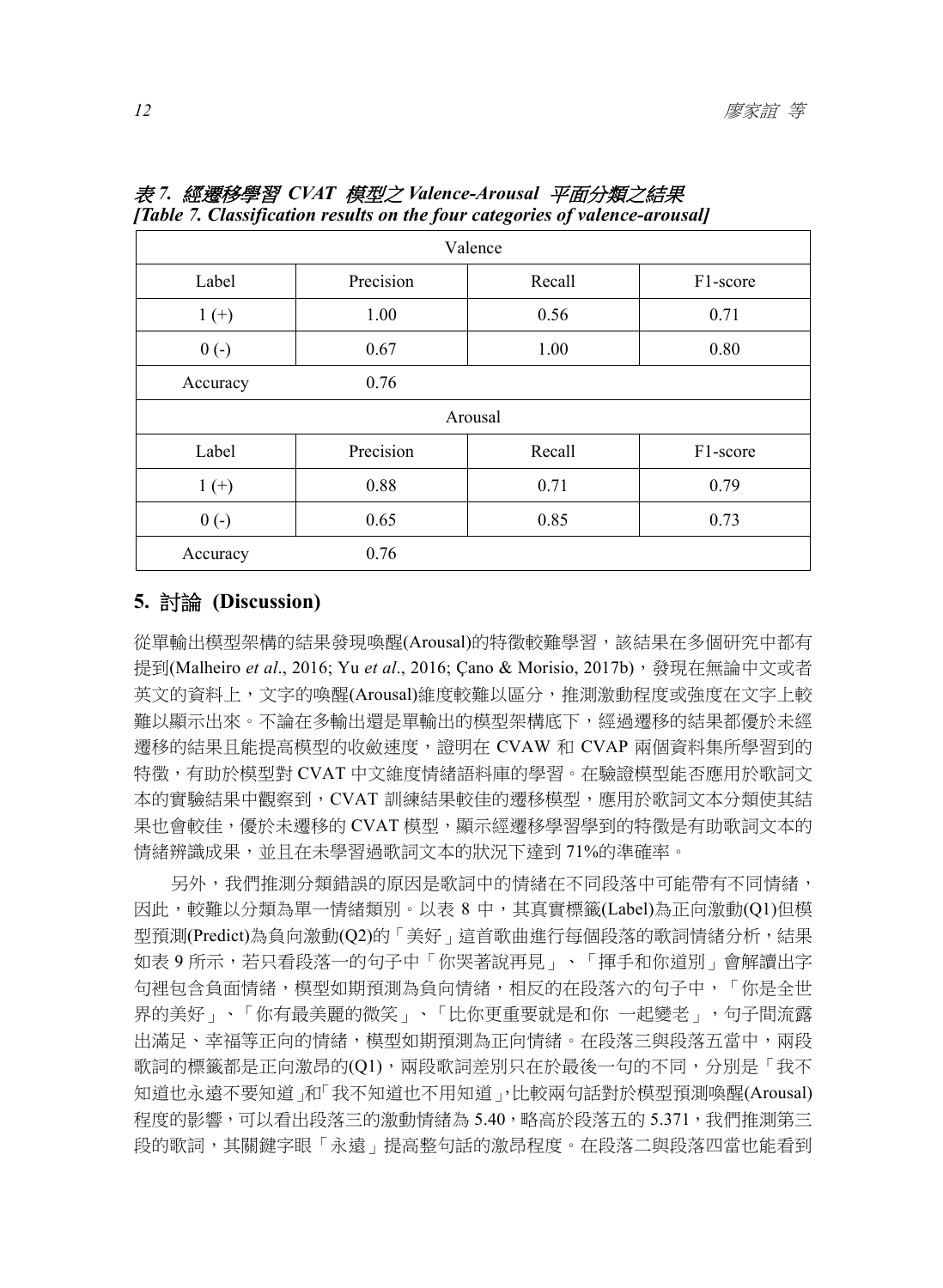類似的結果,段落二比起段落四多一句「對不對」,「對不對」表達強調或質問的語氣, 因此加強句子的喚醒(Arousal)程度,從模型預測結果來看,段落二的喚醒(Arousal)也從 4.88 提升至 4.94。

總結以上的結果說明本研究提出的模型能辨別出不同句子的正、負向情緒和字句間 喚醒(Arousal)程度的差別,同時,我們觀察到在某些歌詞中其實隱含多種情緒,若歌詞 只進行單一類別標註可能會對於情緒的標記不夠全面,因為當不同標註者對於歌詞關注 的地方不同,標註的情緒也會有所不同。

|  | 表 8. 中文歌詞情緒分類之結果                                            |  |  |
|--|-------------------------------------------------------------|--|--|
|  | [Table 8. Classification results on Chinese lyrics emotion] |  |  |

| 歌曲    | 歌詞 (未顯示完整歌詞)                                         | V     | A     | Predict Label  |    |
|-------|------------------------------------------------------|-------|-------|----------------|----|
| 美好    | 我看見風吹過你的臉 有那年的感覺 那一年<br>你哭著說再見 而我揮手和你道別              | 4.936 | 5.038 | O1             | O1 |
| 厭世吉娃娃 | 吉娃娃 吉娃娃 我是吉娃娃 我討厭爸爸 我<br>討厭媽媽 我更討厭這個世界啊              | 2.654 | 6.474 | O <sub>2</sub> | O2 |
| 你     | 風輕輕 我聽見你聲音 你對著我叮嚀 要注意<br>自己的心情 風輕輕 我聽見你聲音 你拿著傘<br>靠近 | 5.800 | 4.836 | O4             | O4 |
| 哼情歌   | 在無關景要的場合都會想起這首歌 是因為你<br>曾經哼唱著 在平淡無奇的眼神都會想起你呢         | 4.360 | 4.809 | O3             | O3 |

## 表 *9.* 歌曲「美好」依照句子分割之 *Valence-Arousal* 預測結果 *[Table 9. Prediction of valence-arousal by the example sentences from a song]*

| 段落                            | 歌詞                                                    | $V(+/-)$   | $A(+/1)$   |
|-------------------------------|-------------------------------------------------------|------------|------------|
| 1                             | 我看見風吹過你的臉 有那年的感覺 那一年你哭著說再見<br>而我揮手和你道別                | $4.509(-)$ | $5.07(+)$  |
| $\mathfrak{D}_{\mathfrak{p}}$ | 時間並沒有帶走一切 反而給我們更多洗鍊 如果分離製造<br>了更多的想念 那我們是否該更加感謝       | $5.156(+)$ | $4.88(-)$  |
| 3                             | 你是全世界的美好 你有最美麗的微笑 你問我有什麼比你<br>重要 我不知道也永遠不要知道          | $5.113(+)$ | $5.40(+)$  |
| 4                             | 時間並沒有帶走一切 反而給我們更多洗鍊 如果分離製造<br>了更多的想念 那我們是否該更加感謝 對不對   | $4.583(-)$ | $4.94(-)$  |
| 5                             | 你是全世界的美好 你有最美麗的微笑 你問我有什麼比你<br>重要 我不知道 也不用知道           | $5.766(+)$ | $5.371(+)$ |
| 6                             | 你是全世界的美好 你有最美麗的微笑 你問我有什麼比你<br>重要 總算知道 比你更重要 就是和你 一起變老 | $6.094(+)$ | $5.226(+)$ |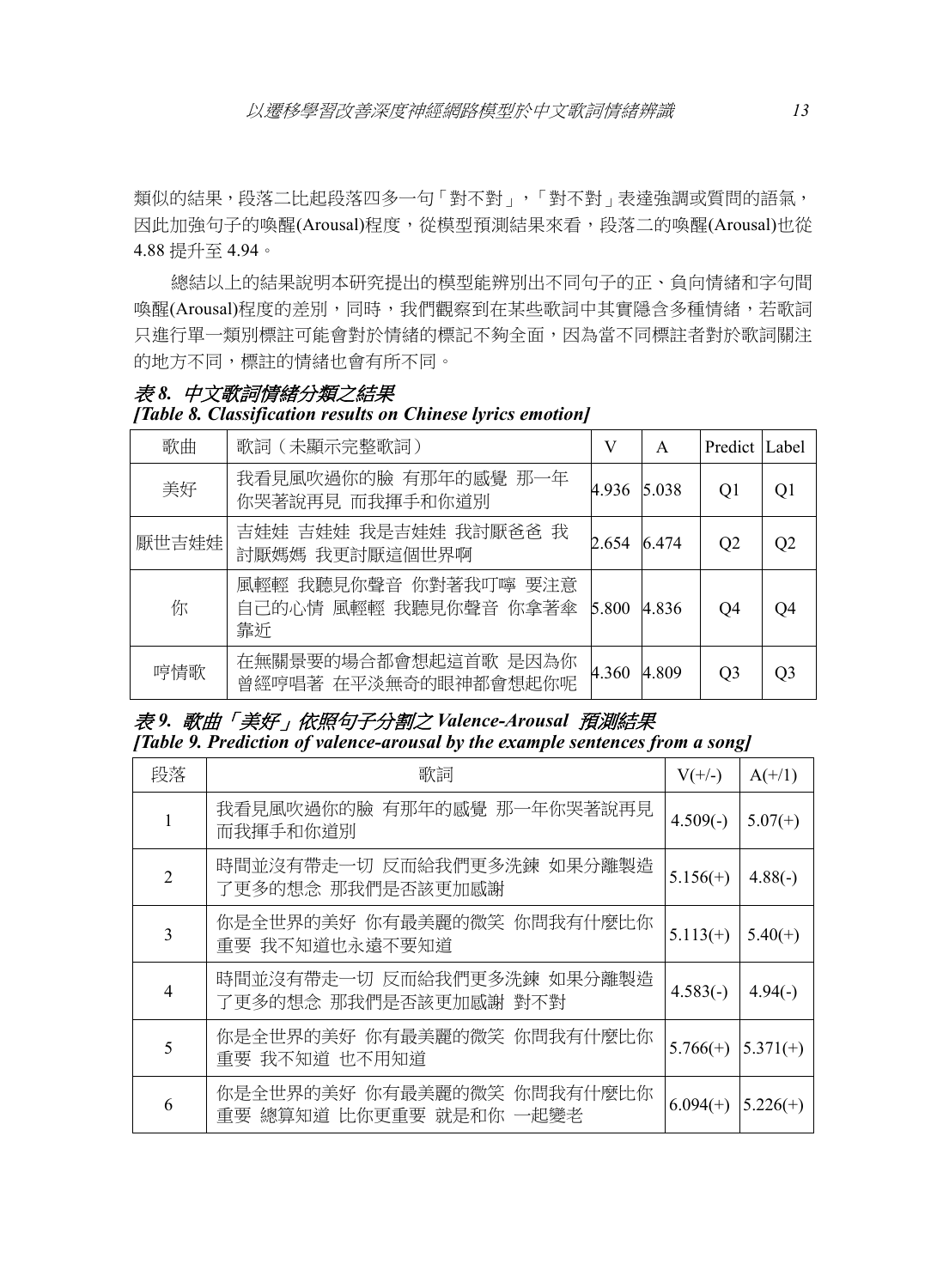#### **6.** 結論 **(Conclusion)**

本研究提出以基於 Transformer 的語言預訓練模型對中文情緒資料集進行學習,將中文情 緒資料庫的模型直接用於歌詞的效價(Valence)和喚醒(Arousal)進行標註。在實驗中比較 了有遷移學習與本學習的模型,實驗結果證明在中文情緒字典與中文情緒片語學 習到的特徵,有助於中文情緒文本的學習。同時,本研究將經遷移學習及未遷移的模型 用於歌詞的情緒分類,發現經遷移學習的模型結果優於未經遷移的模型,證明在中文情 緒資料集學習結果較佳的模型,用於歌詞情緒分類其結果也會較佳。在不同模型架構底 下,發現喚醒(Arousal)的情緒較難以學習。最後,我們注意到歌詞中的情緒在不同段落 會帶有不同情緒,不僅模型在人工標註時,若對於關注到不同語句則會對於歌詞情緒有 不同的判斷,在未來研究方向可以將一首歌的歌詞視為多種情緒以多標籤任務方式進行。

#### 致謝 **(Acknowledgements)**

特別感謝科技部計畫(108-2218-E-025-002-MY3), 「人工智慧音樂家-運用深度嵌入方法 與生成對抗網路與和諧性為導向的詞曲生成器之設計」對於本研究的支持。

## 參考文獻 **(References)**

- Abdillah, J., Asror, I., & Wibowo, Y. F. A. (2020). Emotion classification of song lyrics using bidirectional lstm method with glove word representation weighting. *Jurnal RESTI* (Rekayasa Sistem Dan Teknologi Informasi), *4*(4), 723-729. https://doi.org/10.29207/resti.v4i4.2156
- Agrawal, Y., Shanker, R. G. R., & Alluri, V. (2021). Transformer-based approach towards music emotion recognition from lyrics. arXiv preprint arXiv:2101.02051.
- Barry, J. (2017). Sentiment Analysis of Online Reviews Using Bag-of-Words and LSTM Approaches. In *AICS*, 272-274.
- Chen, S., Ma, K., & Zheng, Y. (2019). Med3d: Transfer learning for 3d medical image analysis. arXiv preprint arXiv:1904.00625.
- Devlin, J., Chang, M. W., Lee, K., & Toutanova, K. (2018). Bert: Pre-training of deep bidirectional transformers for language understanding. arXiv preprint arXiv:1810.04805.
- Fawaz, H. I., Forestier, G., Weber, J., Idoumghar, L., & Muller, P. A. (2018). Transfer learning for time series classification. arXiv e-prints, arXiv:1811 .01533.
- Han, B. J., Rho, S., Dannenberg, R. B., & Hwang, E. (2009). SMERS: Music Emotion Recognition Using Support Vector Regression. In *Proceedings of 10th International Society for Music Information Retrieval Conference (ISMIR 2009)*, 651-656.
- Han, Q., Guo, J., & Schuetze, H. (2013). Codex: Combining an svm classifier and character ngram language models for sentiment analysis on twitter text. In *Second Joint Conference on Lexical and Computational Semantics (\* SEM), Volume 2: Proceedings of the Seventh International Workshop on Semantic Evaluation (SemEval 2013)*, 520-524.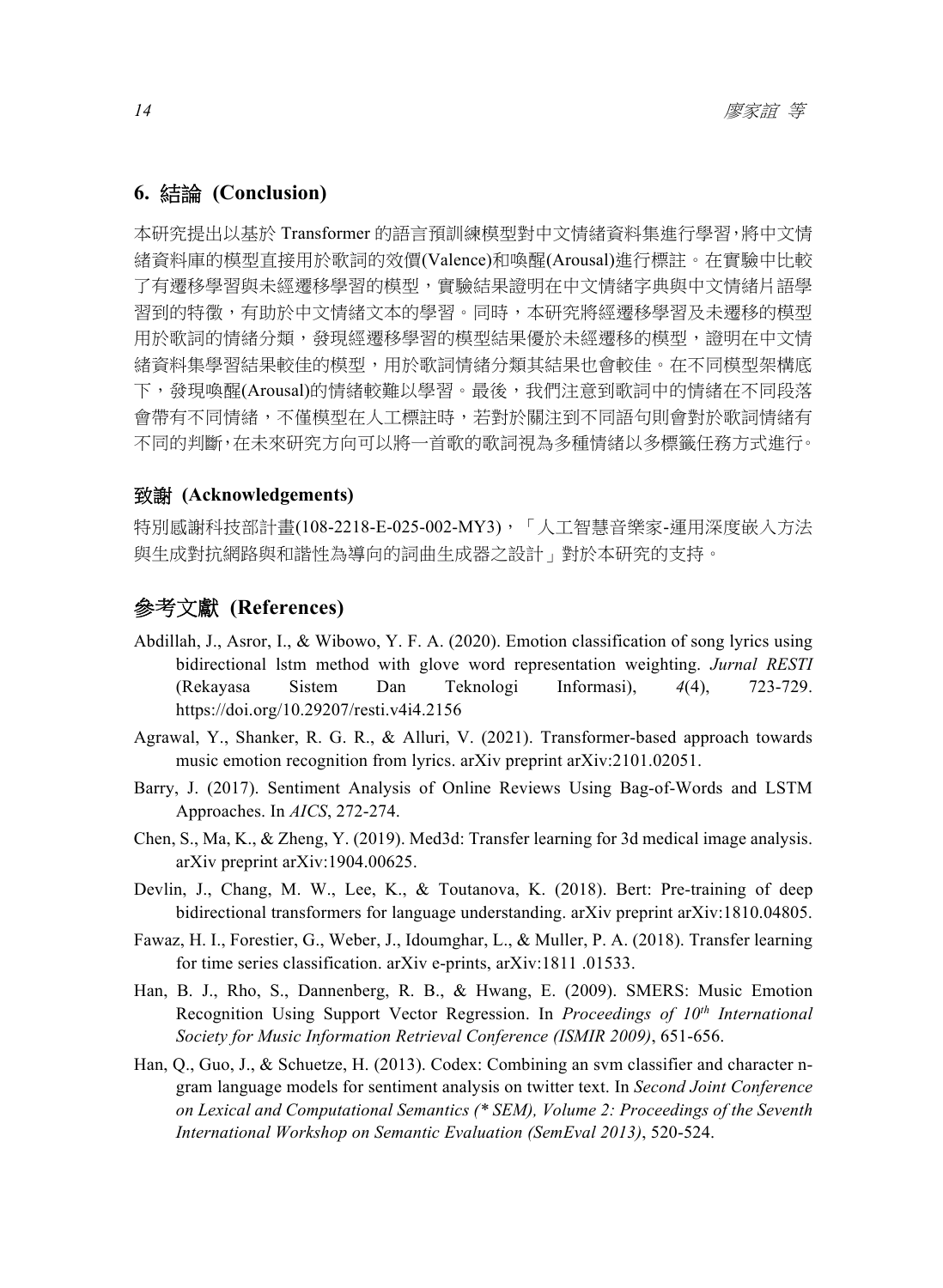- Hu, X., & Downie, J. S. (2010). When Lyrics Outperform Audio for Music Mood Classification: A Feature Analysis. In *Proceedings of 11th International Society for Music Information Retrieval Conference (ISMIR 2010)*, 619-624.
- Hu, Y., Chen, X., & Yang, D. (2009). Lyric-based Song Emotion Detection with Affective Lexicon and Fuzzy Clustering Method. In *Proceedings of 10<sup>th</sup> International Society for Music Information Retrieval Conference (ISMIR 2009)*, 123-128.
- Hung, J. C., Lin, K. C., & Lai, N. X. (2019). Recognizing learning emotion based on convolutional neural networks and transfer learning. *Applied Soft Computing*, 84, 105724. https://doi.org/10.1016/j.asoc.2019.105724
- Hung, J. C., & Chang, J. W. (2021). Multi-level transfer learning for improving the performance of deep neural networks: Theory and practice from the tasks of facial emotion recognition and named entity recognition. *Applied Soft Computing*, 109, 107491. https://doi.org/10.1016/j.asoc.2021.107491
- Jamdar, A., Abraham, J., Khanna, K., & Dubey, R. (2015). Emotion analysis of songs based on lyrical and audio features. arXiv preprint arXiv:1506.05012.
- Kim, J., Lee, S., Kim, S., & Yoo, W. Y. (2011). Music mood classification model based on arousal-valence values. In *Proceedings of 13th International Conference on Advanced Communication Technology (ICACT 2011)*, 292-295.
- Laurier, C., Sordo, M., Serra, J., & Herrera, P. (2009). Music Mood Representations from Social Tags. In *Proceedings of 10<sup>th</sup> International Society for Music Information Retrieval Conference (ISMIR 2009)*, 381-386.
- Malheiro, R., Panda, R., Gomes, P., & Paiva, R. P. (2016). Emotionally-relevant features for classification and regression of music lyrics. *IEEE Transactions on Affective Computing*, *9*(2), 240-254. https://doi.org/10.1109/TAFFC.2016.2598569
- Qiu, L., Chen, J., Ramsay, J., & Lu, J. (2019). Personality predicts words in favorite songs. *Journal of Research in Personality*, 78, 25-35. https://doi.org/10.1016/j.jrp.2018.11.004
- Russell, J. A. (1980). A circumplex model of affect. *Journal of personality and social psychology*, *39*(6), 1161- 1178. https://doi.org/10.1037/h0077714
- Sarkar, U., Nag, S., Basu, M., Banerjee, A., Sanyal, S., Sengupta, R., & Ghosh, D. (2021). Neural Network architectures to classify emotions in Indian Classical Music. arXiv preprint arXiv:2102.00616.
- Vaswani, A., Shazeer, N., Parmar, N., Uszkoreit, J., Jones, L., Gomez, A. N., Kaiser, L., & Polosukhin, I. (2017). Attention is all you need. In *Proceedings of the 31st International Conference on neural information processing systems (NIPS '17)*, 5998-6008.
- Yang, Y. H., Lin, Y. C., Su, Y. F., & Chen, H. H. (2008). A regression approach to music emotion recognition. *IEEE Transactions on audio, speech, and language processing*, *16*(2), 448-457. https://doi.org/10.1109/TASL.2007.911513
- Yu, L. C., Lee, L. H., Hao, S., Wang, J., He, Y., Hu, J., Lai, K. R., & Zhang, X. (2016). Building Chinese affective resources in valence-arousal dimensions. In *Proceedings of the 2016 Conference of the North American Chapter of the Association for Computational*